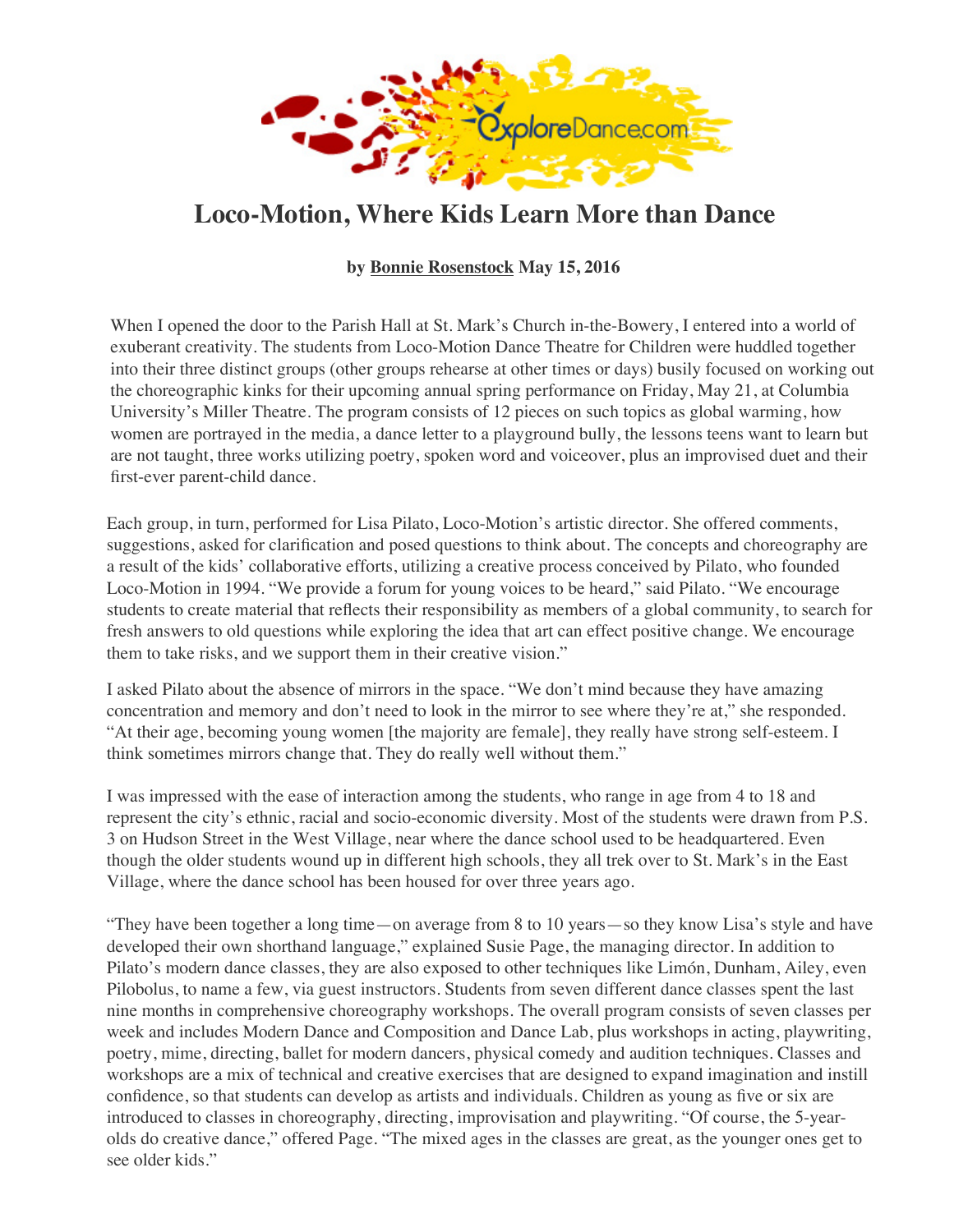In addition, more than one-third of the current 100 students attend for free, drawn from New York City public schools through auditions. "Our scholarships are awarded to some children based on talent and [ot](https://www.exploredance.com/list.htm?sid=126&s=type)hers go to those who have experienced personal, economic, or environmental situations that have placed them at risk of not developing their full potential," said Pilato.

[One group](https://www.exploredance.com/list.htm?sid=29&s=type) of eight girls, 11 to 18, plus a boy, Andrew Korn, 7, is working on the theme of Control in [everyday life. "This is cru](https://www.exploredance.com/list.htm?sid=674&s=venue)nch time when we're usually stressed and bickering about getting it done, but we haven't experienced it as a group yet probably because we've grown up together," stated Ajali Harrison, 18. "We've created a bond with each other, so we're able to communicate well and listen to [ea](https://www.exploredance.com/list.htm?sid=United%20States&s=country)ch other's ideas. "Harrison and Calley Craig, 16, have known each other for about 10 years and texted [ofte](https://www.exploredance.com/list.htm?sid=1&s=region)n during semester break about ideas for the upcoming project. Harrison's cousin, Zoë Dalzell-Sexton, 11, who started at age 7, is also in this group, as is Calley's younger sister, Cecily, 14. "We've always been a community with older kids and younger kids," said Harrison. "When I was a younger kid, I felt my [voi](https://www.exploredance.com/list.htm?sid=2&s=city_state)ce wasn't being heard, so with the younger kids in the group now, we tried really hard to hear everyone's voice in the choreography. It's important to keep our community and get a well-rounded dance." Veronica Habacker, 13, agreed. "I think that's why this dance became so great." "The dance focuses on how we all have an individual struggle that is in common," explained Calley."Sometimes you can't hold onto anything, and you have to come to terms with there's nothing you can do about it ." [Harrison added,](http://exploredance.com/) "There are moments in our dance where we're all unified, but there will be one or two individuals who won't be able to keep up or won't be able to control that aspect, so they lose control of themselves."Cecily explained how the dance evolved. "We got into a circle and did spontaneous movement, strung it together into a combination which turned out really well. It is one of the main parts of our dance. It adds to the losing control."

Harrison created most of the music. She experimented with different sounds, and they decided on static. "I immediately thought of 'The Curious Incident of the Dog in the Night-Time,' where there was a sequence of chaos on the stage which was loud static," said Edie Fine, 13. Anneka Delilkan-Russell, 13, added, "I think a really big part of Loco-Motion is the music. A lot of other dance schools are more about the moves. We have a really big connection with the music, and we spend a lot of time listening to it."

The opening sequence for the next group, 12 girls, ages 7 to 17, depicts them walking in high heels, which they cannot quite control; some fall down. "Every woman is supposed to know how to walk in heels immediately," said Lindsay Alexander, 16. Their theme is How Women are Portrayed in the [Media,](http://exploredance.com/) "expectations and standards," said Emma Grover, 15. Catrina McGrath, 11, asked, "Why are you not skinny enough? Why are you wearing that? Generally speaking, we have to have a perfect body, clothes, everything has to be perfect, like a Barbie Doll." "We brainstormed ideas and different ways we wanted to portray how women are influenced by the media," said Alexander. "We wrote out a timeline where we wanted every part to go. Usually when we're making up things, it just comes," she added. They used voiceovers from real newscasts, like Fox News, YouTube videos and things they hear all the time. "We also wanted to incorporate women's response to these outbursts that are said to them, how they should act," said Alexander. "We end on a note that these things are going to be said about us, but we're not going to let them influence the way we act, the way we want to dress, the way we want to live our lives as women. It is empowering."

The last group I talked to chose the theme of Hope, danced to "Shake It Out" by Florence + The Machine. "Bad things weigh you down, but you can't have your past determine your future," said Kaylah Tucker, 18. Because their group of nine girls ranges in age from 7 to 18, they decided to approach the dance in a way that would give voice to everyone. "At any age, you still have trouble you have to go through and overcome," said Ting Bertner, 18. "You grow up together and experience the different dances and the feelings about the dances," said Jane Beck-Policoff, 15. "My first dance, Monster Dance, we were in onesies."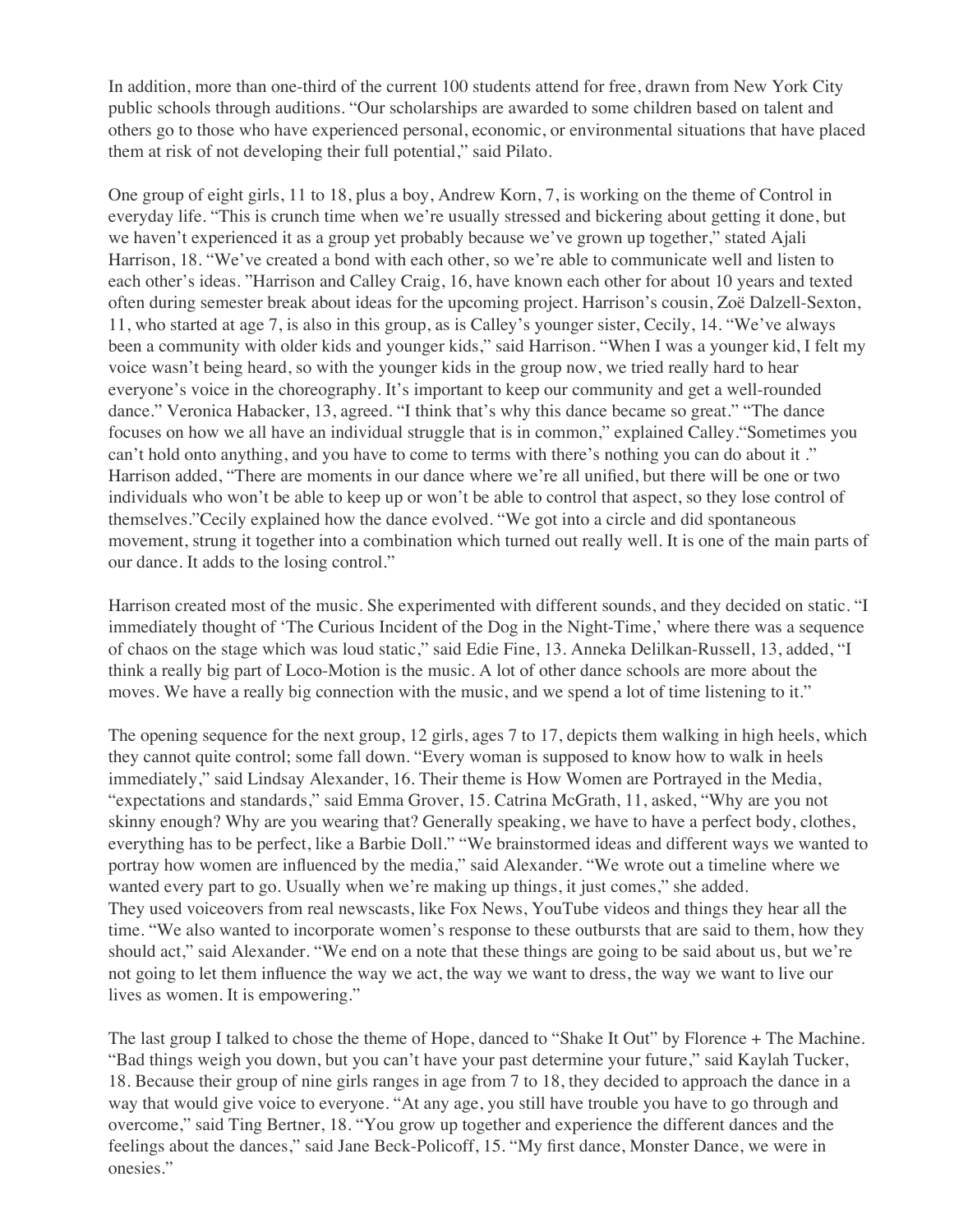

A scene from Loco-Motion Dance Theatre for Children's "Measurements," a dance about the pressures of standardized testing and the labeling that happens in the public school system.

Photo © & courtesy of Jennie Miller



A scene from Loco-Motion Dance Theatre for Children's "Don't Shoot," which was based on racial profiling and police brutality. Photo © & courtesy of Jennie Miller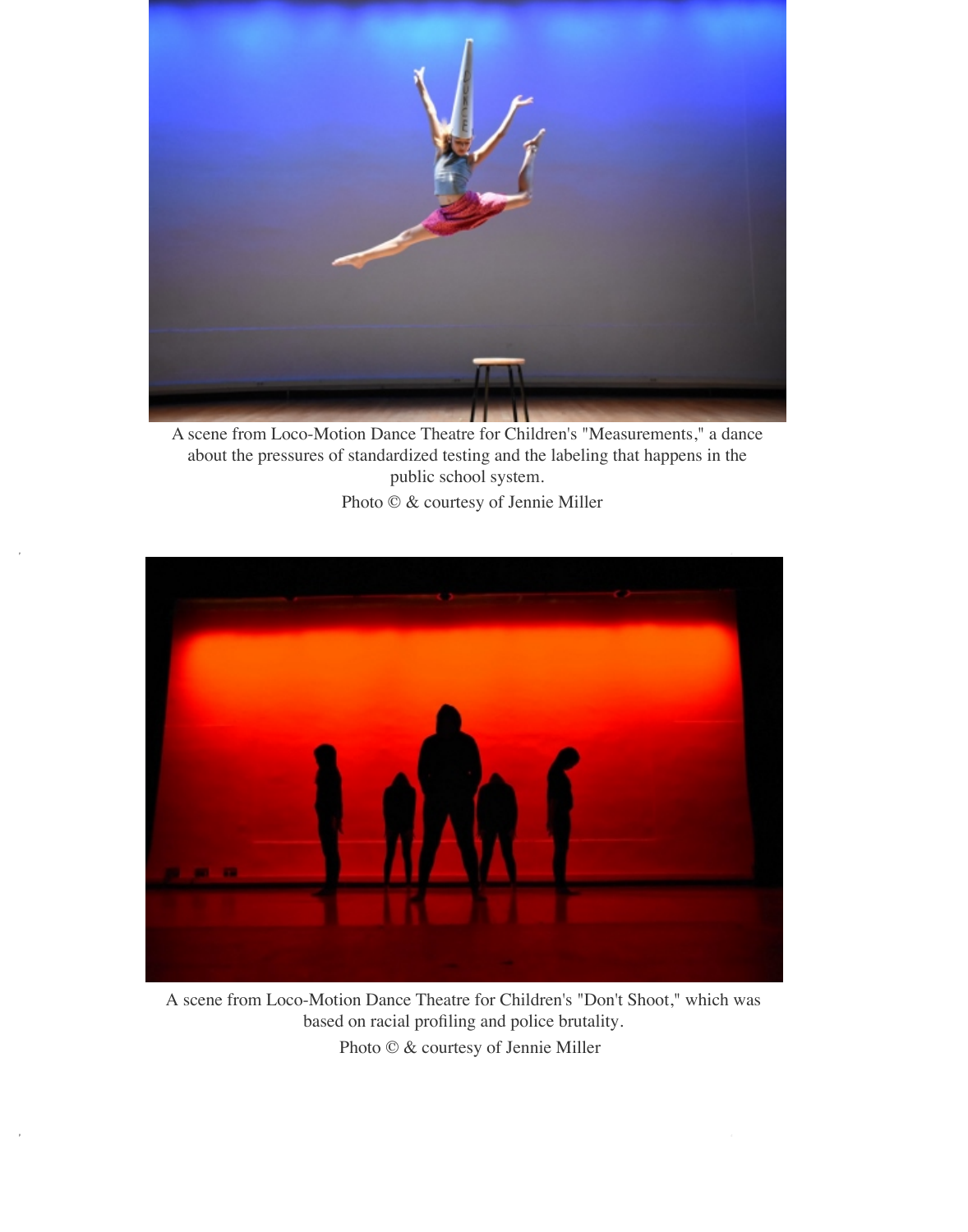

A scene from Loco-Motion Dance Theatre for Children's "Don't Shoot," which was based on racial profiling and police brutality. Photo © & courtesy of Jennie Miller



A scene from Loco-Motion Dance Theatre for Children's "Painting Skye." Photo © & courtesy of Jennie Miller